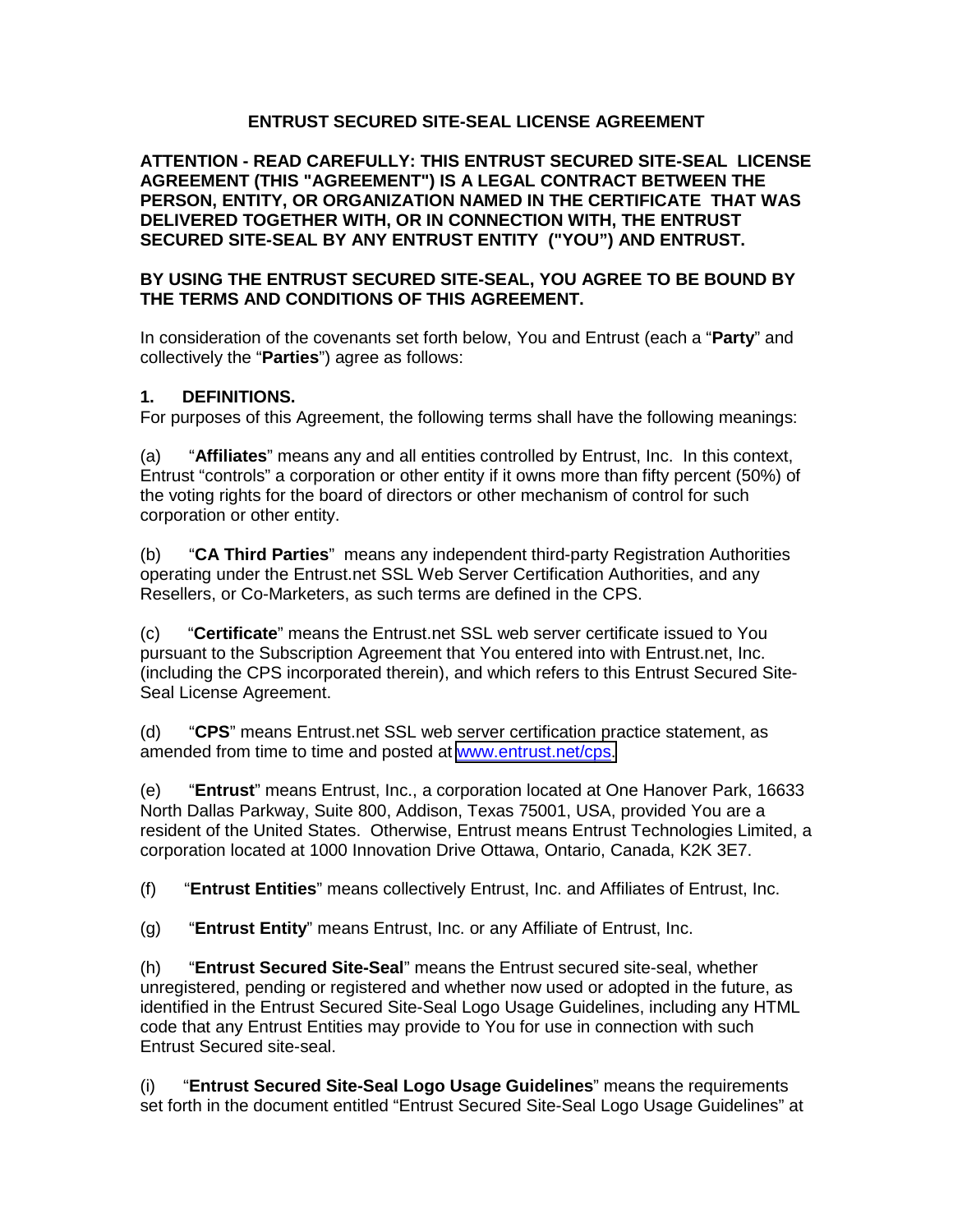http://www.entrust.net/about/practices.htm which may be modified by Entrust from time to time and which are included in and form part of this Agreement.

(j) "**Subscription Agreement**" means the SSL Web Server Certificate Subscription Agreement posted on the Internet at <http://www.entrust.net/about/practices.htm>or, if applicable, the Certificate Administrator Service Agreement posted on the Internet at [http://www.entrust.net/about/practices.htm,](http://www.entrust.net/about/practices.htm) pursuant to which You acquired the right to use Your Certificate, and which refers to this Agreement.

(k) "**Term**" means from the date that You agree to the Subscription Agreement until this Agreement is terminated or expires pursuant to Section 6(a).

# **2. LICENSES AND INTELLECTUAL PROPERTY**

(a) Subject to this Agreement and in consideration of Your compliance with this Agreement, Entrust grants to You for the Term a royalty-free, non-exclusive, nontransferable license to use only the Entrust Secured Site-Seal solely on Your Internet web site and solely in connection with Your Certificate; provided, however that the Entrust Secured Site-Seal is used by You specifically as set forth under this Agreement and the Certificate is used by You in accordance with Your Subscription Agreement with Entrust.net Inc. (including the CPS that is incorporated therein). You are granted no other right, title, license to or interest in the Entrust Secured Site-Seal, for any purpose. No right to create modifications or derivatives of the Entrust Secured Site-Seal is granted pursuant to this Agreement.

(b) You acknowledge that Entrust makes no representations regarding Entrust's ability to register the Entrust Secured Site-Seal, or the availability for use in any country of the Entrust Secured Site-Seal.

(c) Subject only to the rights specifically granted to You hereunder, nothing contained in this Agreement shall be construed to limit or restrict, in any way or manner, any right of Entrust to encumber, transfer, license, access, reference, use, or practice the Entrust Secured Site-Seal in any way for any purpose or use, including, without limitation, Entrust's use, licensing, and/or registration of the Entrust Secured Site-Seal anywhere in the world for any purpose.

(d) Entrust reserves the right to alter the Entrust Secured Site-Seal or to replace it with a different logo ("**New Logo**"). In such event, upon notice from Entrust, You shall cease all use of the Entrust Secured Site-Seal as quickly as reasonably possible. You agree to use the New Logo supplied by Entrust, provided such New Logo is not confusingly similar with any of Your existing trademarks.

# **3. USE OF THE ENTRUST SECURED SITE-SEAL**

(a) You agree to comply with the Entrust Secured Site-Seal Logo Usage Guidelines.

(b) You agree that any representations regarding the Entrust Secured Site-Seal or the Certificate must clearly indicate that they are representations made by You, and not by Entrust.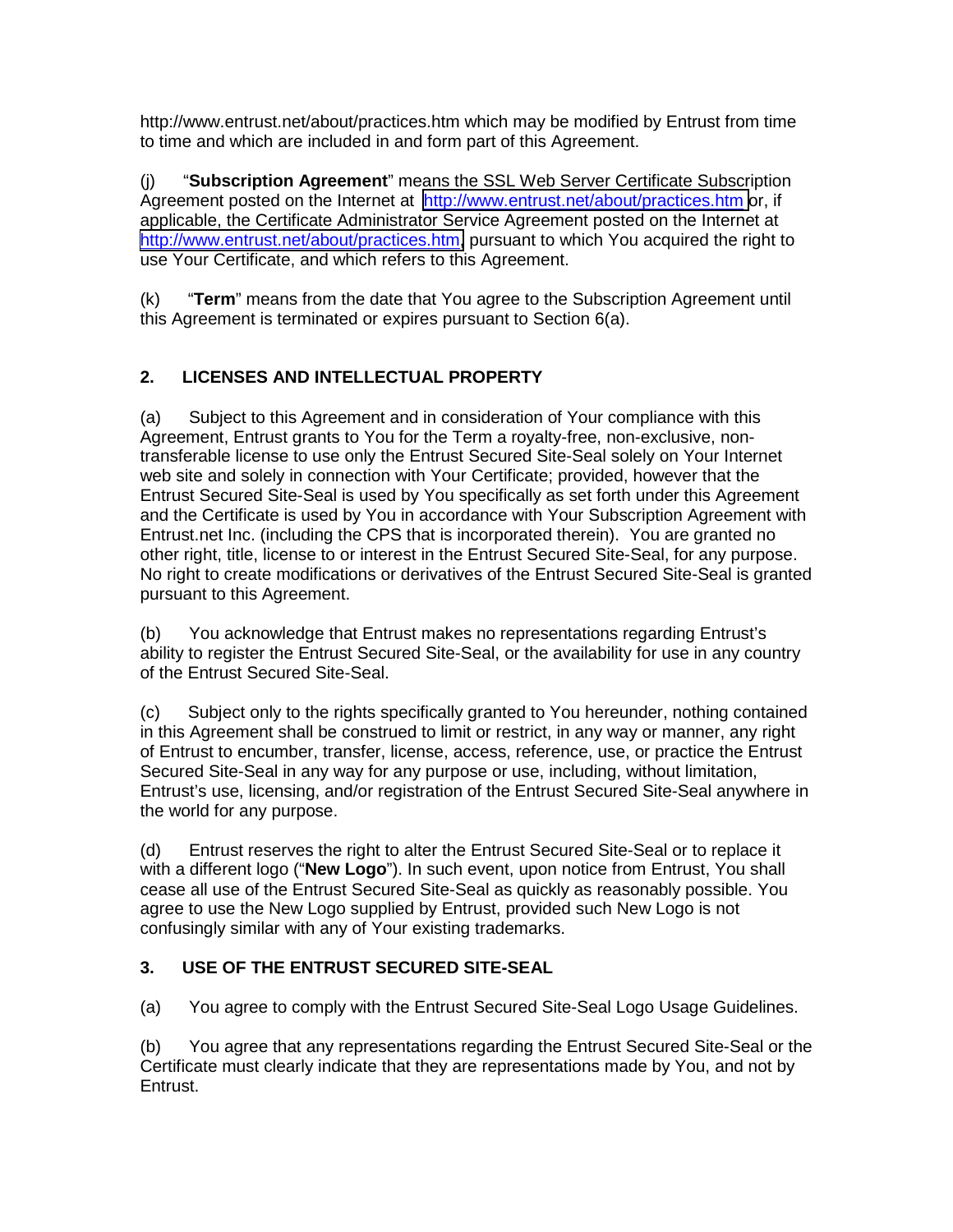(c) You agree that wherever the Entrust Secured Site-Seal is displayed, You will also display Your own corporate name and logo, or such other name and logo. You agree to display the Entrust Secured Site-Seal in a size and style less prominent than, and separately from Your or other names, marks or logos. You shall not use the Entrust Secured Site-Seal except in connection with Your Certificate.

(d) You shall legibly display the following trademark legend on a legal notices section of the Web site on which the Entrust Secured Site-Seal appears:

"Entrust is a registered trademark of Entrust Inc. in the United States and in certain other countries. In Canada Entrust is a trademark or registered trademark of Entrust Technologies Limited. Used by Entrust.net Inc. under license."

(e) You agree not to use the Entrust Secured Site-Seal in any manner which, in Entrust's sole discretion, may diminish or otherwise damage Entrust's reputation or its goodwill in the Entrust Secured Site-Seal, including, but not limited to, uses which would be deemed to be obscene, pornographic, excessively violent or otherwise in poor taste or unlawful, or which are designed to encourage unlawful activities.

(f) You agree that Your use of the Entrust Secured Site-Seal will not be misleading or likely to cause confusion as to whether Your Certificate or Your Web site is sponsored by, endorsed by, or affiliated with Entrust.

(g) Without prejudice to the provisions of section 3(c), the Entrust Secured Site-Seal must appear by itself; it may not be combined with any other graphic or textual elements and may not be used as a design element or part of any other logo or trademark.

(h) You may not use the Entrust Secured Site-Seal in connection with any Certificate that is issued or used in violation of any applicable laws, governmental regulations,or Your Subscription Agreement with Entrust.net Inc. (including the CPS that is incorporated therein). You may not use the Entrust Secured Site-Seal in connection with any disparaging statements about Entrust or statements that otherwise reflect poorly on Entrust.

# **4. PROTECTION OF THE ENTRUST SECURED SITE-SEAL**

(a) You understand and agree that Entrust is the sole owner of all right, title, and interest in and to the Entrust Secured Site-Seal, and all goodwill associated with the Entrust Secured Site-Seal and that all use of the Entrust Secured Site-Seal inures to the benefit of Entrust.

(b) You agree not to challenge Entrust's ownership or use of the Entrust Secured Site-Seal; not to attempt to register any the Entrust Secured Site-Seal, or any mark or logo substantially similar thereto; not to remove, alter, or add to the Entrust Secured Site-Seal; and not to incorporate the Entrust Secured Site-Seal or any of the Entrust Secured Site-Seal into Your trademarks, service marks, company names, domain names, or any other similar designations. Any goodwill arising from Your use of the Entrust Secured Site-Seal is solely for Entrust's benefit and is owned by Entrust.

(c) If, at any time, You acquire any rights in, or trademark registrations or applications for, the Entrust Secured Site-Seal by operation of law or otherwise, You will immediately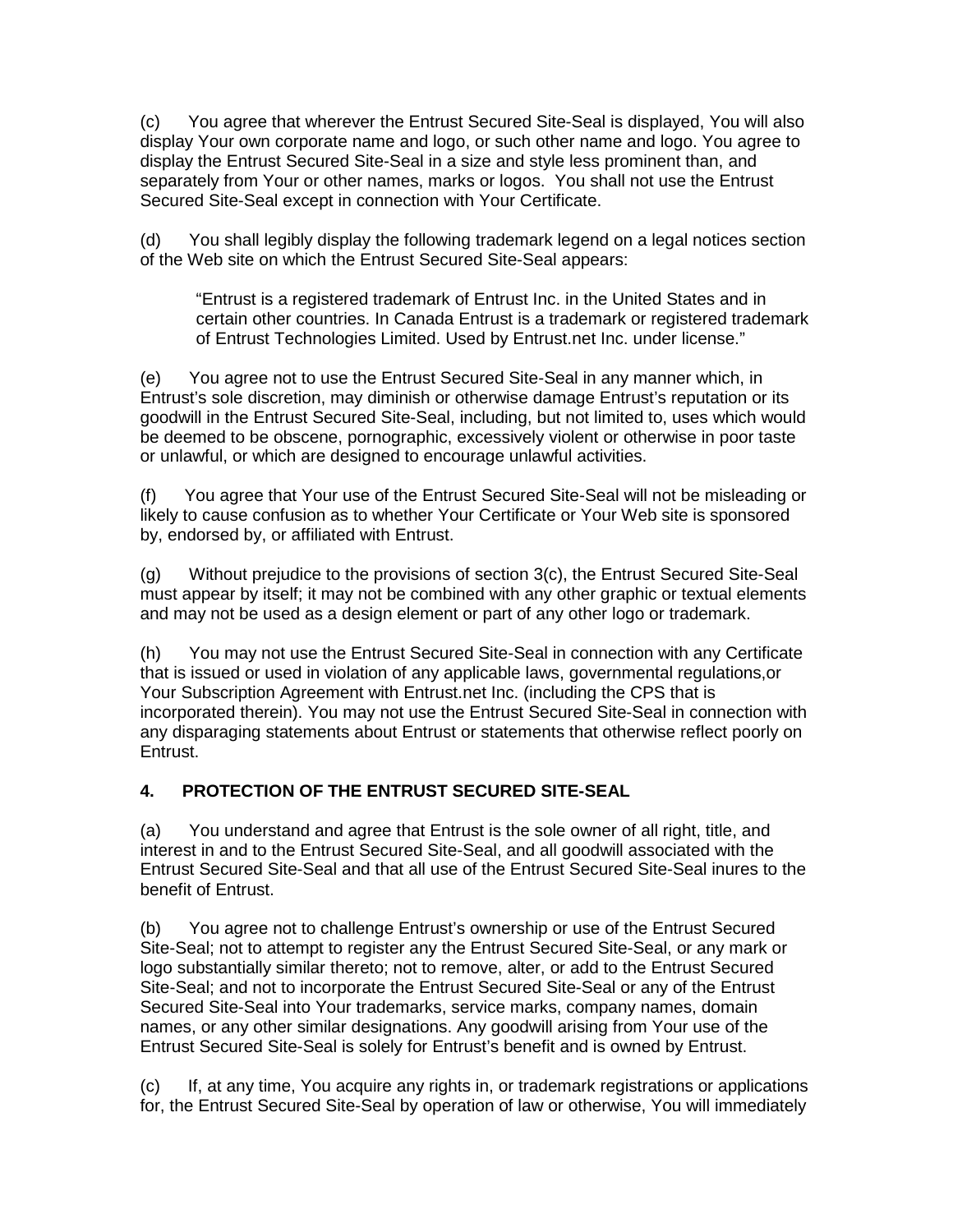upon request from Entrust and at no expense to Entrust assign such rights, registrations or applications to Entrust, along with any and all associated goodwill.

#### **5. DISCLAIMER OF WARRANTIES; INDEMNIFICATION; LIMITATION OF LIABILITY**

## (a) **Disclaimer of Warranties**.

**(i) THE ENTRUST SECURED SITE-SEAL AND ANY SERVICES PROVIDED IN RESPECT TO THE ENTRUST SECURED SITE-SEAL ARE PROVIDED "AS IS", AND NO ENTRUST ENTITIES, CA THIRD PARTIES, OR ANY SUBCONTRACTORS, DISTRIBUTORS, AGENTS, SUPPLIERS, EMPLOYEES, OR DIRECTORS OF ANY OF THE FOREGOING MAKE ANY REPRESENTATIONS OR GIVE ANY WARRANTIES, OR CONDITIONS, WHETHER EXPRESS, IMPLIED, STATUTORY, BY USAGE OF TRADE, OR OTHERWISE, AND THE ENTRUST ENTITIES AND THE CA THIRD PARTIES SPECIFICALLY DISCLAIM ANY AND ALL REPRESENTATIONS, WARRANTIES, AND CONDITIONS OF MERCHANTABILITY, NON-INFRINGEMENT, TITLE, SATISFACTORY QUALITY, OR FITNESS FOR A PARTICULAR PURPOSE. THE ENTIRE RISK OF THE USE OF ANY ENTRUST SECURED SITE-SEAL OR ANY SERVICES PROVIDED IN RESPECT OF THE ENTRUST SECURED SITE-SEAL SHALL BE BORNE SOLELY BY YOU.** 

## **(b) Your Indemnity**

(i) You agree to indemnify and to hold the Entrust Entities harmless against any and all third-party actions, claims, losses, demands, damages, liabilities, and expenses, including without limitation reasonable attorneys' fees, incurred and/or suffered by the Entrust Entities, which arise, in whole or in part, out of or in connection with, any breach of this Agreement by You, and/or any act or omission of You, whether negligent or otherwise, and/or arising out of or in connection with the use of the Certificate and/or use of the Entrust Secured Site-Seal in connection with the Certificate or otherwise.

**(c) LIMITIATION OF LIABILITY. IN NO EVENT SHALL THE TOTAL CUMULATIVE LIABILITY OF THE ENTRUST ENTITIES, ANY CA THIRD PARTIES, OR ANY SUBCONTRACTORS, DISTRIBUTORS, AGENTS, SUPPLIERS, EMPLOYEES, OR DIRECTORS OF ANY OF THE FOREGOING (TO YOU ARISING OUT OF OR RELATING TO ANY ENTRUST SECURED SITE-SEAL OR ANY SERVICES PROVIDED IN RESPECT TO SUCH ENTRUST SECURED SITE-SEAL, EXCEED FIVE UNITED STATES DOLLARS (\$5.00 U.S.) ("CUMULATIVE DAMAGE CAP"). THIS LIMITATION SHALL APPLY REGARDLESS OF THE NUMBER OF TRANSACTIONS, OR CAUSES OF ACTION ARISING OUT OF OR RELATED TO SUCH ENTRUST SECURED SITE-SEAL OR ANY SERVICES PROVIDED IN RESPECT TO SUCH ENTRUST SECURED SITE-SEAL. THE FOREGOING LIMITATIONS SHALL APPLY TO ANY LIABILITY WHETHER BASED IN CONTRACT (INCLUDING FUNDAMENTAL BREACH), TORT (INCLUDING NEGLIGENCE), LEGISLATION OR ANY OTHER**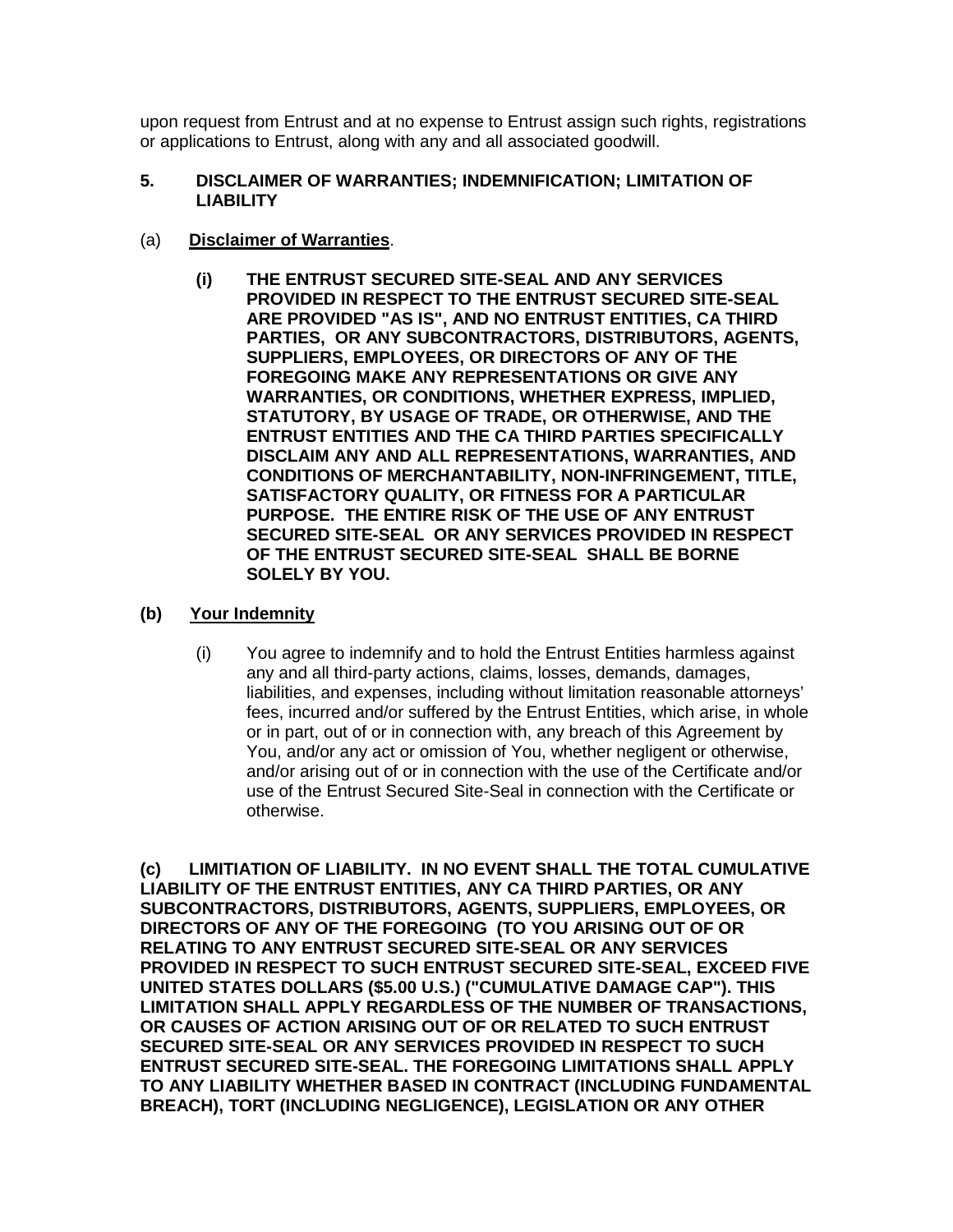**THEORY OF LIABILITY, INCLUDING ANY INCIDENTAL, SPECIAL, STATUTORY, PUNITIVE, EXEMPLARY, INDIRECT, RELIANCE, OR CONSEQUENTIAL DAMAGES (INCLUDING, WITHOUT LIMITATION, DAMAGES FOR LOSS OF BUSINESS, LOSS OF BUSINESS OPPORTUNITIES, LOSS OF GOODWILL, LOSS OF PROFITS, BUSINESS INTERRUPTION, LOSS OF DATA, LOST SAVINGS OR OTHER SIMILAR PECUNIARY LOSS) WHETHER ARISING FROM CONTRACT (INCLUDING FUNDAMENTAL BREACH), TORT (INCLUDING NEGLIGENCE), LEGISLATION OR ANY OTHER THEORY OF LIABILITY.** 

**IN THE EVENT THAT LIABILITY OF THE ENTRUST ENTITIES, ANY CA THIRD PARTIES, OR ANY SUBCONTRACTORS, DISTRIBUTORS, AGENTS, SUPPLIERS, EMPLOYEES, OR DIRECTORS OF ANY OF THE FOREGOING ARISING OUT OF OR RELATING TO AN ENTRUST SECURED SITE-SEAL OR ANY SERVICES PROVIDED IN RESPECT TO AN ENTRUST SECURED SITE-SEAL EXCEEDS THE CUMULATIVE DAMAGE CAP SET FORTH IN THIS SECTION ABOVE, THE AMOUNTS AVAILABLE UNDER THE CUMULATIVE DAMAGE CAP SHALL BE APPORTIONED FIRST TO THE EARLIEST CLAIMS TO ACHIEVE FINAL DISPUTE RESOLUTION UNLESS OTHERWISE ORDERED BY A COURT OF COMPETENT JURISDICTION. IN NO EVENT SHALL THE ENTRUST ENTITIES OR ANY CA THIRD PARTIES, OR ANY SUBCONTRACTORS, DISTRIBUTORS, AGENTS, SUPPLIERS, EMPLOYEES, OR DIRECTORS OF ANY OF THE FOREGOING BE OBLIGATED TO PAY MORE THAN THE CUMULATIVE DAMAGE CAP FOR ANY ENTRUST SECURED SITE-SEAL OR ANY SERVICES PROVIDED IN RESEPCT TO AN ENTRUST SECURED SITE-SEAL REGARDLESS OF APPORTIONMENT AMONG CLAIMANTS.** 

**THE FOREGOING LIMITATIONS SHALL APPLY NOTWITHSTANDING THE FAILURE OF ESSENTIAL PURPOSE OF ANY LIMITED REMEDY STATED HEREIN AND EVEN IF ANY ENTRUST ENTITIES OR ANY CA THIRD PARTIES, OR ANY SUBCONTRACTORS, DISTRIBUTORS, AGENTS, SUPPLIERS, EMPLOYEES, OR DIRECTORS OF ANY OF THE FOREGOING HAVE BEEN ADVISED OF THE POSSIBILITY OF THOSE DAMAGES.** 

**SOME JURISDICTIONS DO NOT ALLOW THE EXCLUSION OR LIMITATION OF LIABILITY FOR CONSEQUENTIAL OR INCIDENTAL DAMAGES, SO THESE LIMITATIONS SET FORTH ABOVE MAY NOT APPLY TO YOU. THE DISCLAIMERS OF REPRESENTATIONS, WARRANTIES, AND CONDITIONS AND THE LIMITATIONS OF LIABILITY IN THIS AGREEMENT CONSTITUTE AN ESSENTIAL PART OF THIS AGREEMENT. YOU ACKNOWLEDGE THAT BUT FOR THESE DISCLAIMERS OF REPRESENTATIONS, WARRANTIES, AND CONDITIONS AND LIMITATIONS OF LIABILITY, ENTRUST WOULD NOT GRANT YOU A LICENSE TO USE THE ENTRUST SECURED SITE-SEAL AND NO ENTRUST ENTITIES, CA THIRD PARTIES, OR ANY SUBCONTRACTORS, DISTRIBUTORS, AGENTS, SUPPLIERS, EMPLOYEES, OR DIRECTORS OF ANY OF THE FOREGOING WOULD PROVIDE SERVICES IN RESPECT TO THE ENTRUST SECURED SITE-SEAL.** 

**THE PARTIES BOTH ACKNOWLEGE THAT THESE PROVISIONS PROVIDE FOR A REASONABLE ALLOCATION OF RISK.** 

**6. TERM AND TERMINATION; OBLIGATIONS UPON EXPIRATION OR TERMINATION**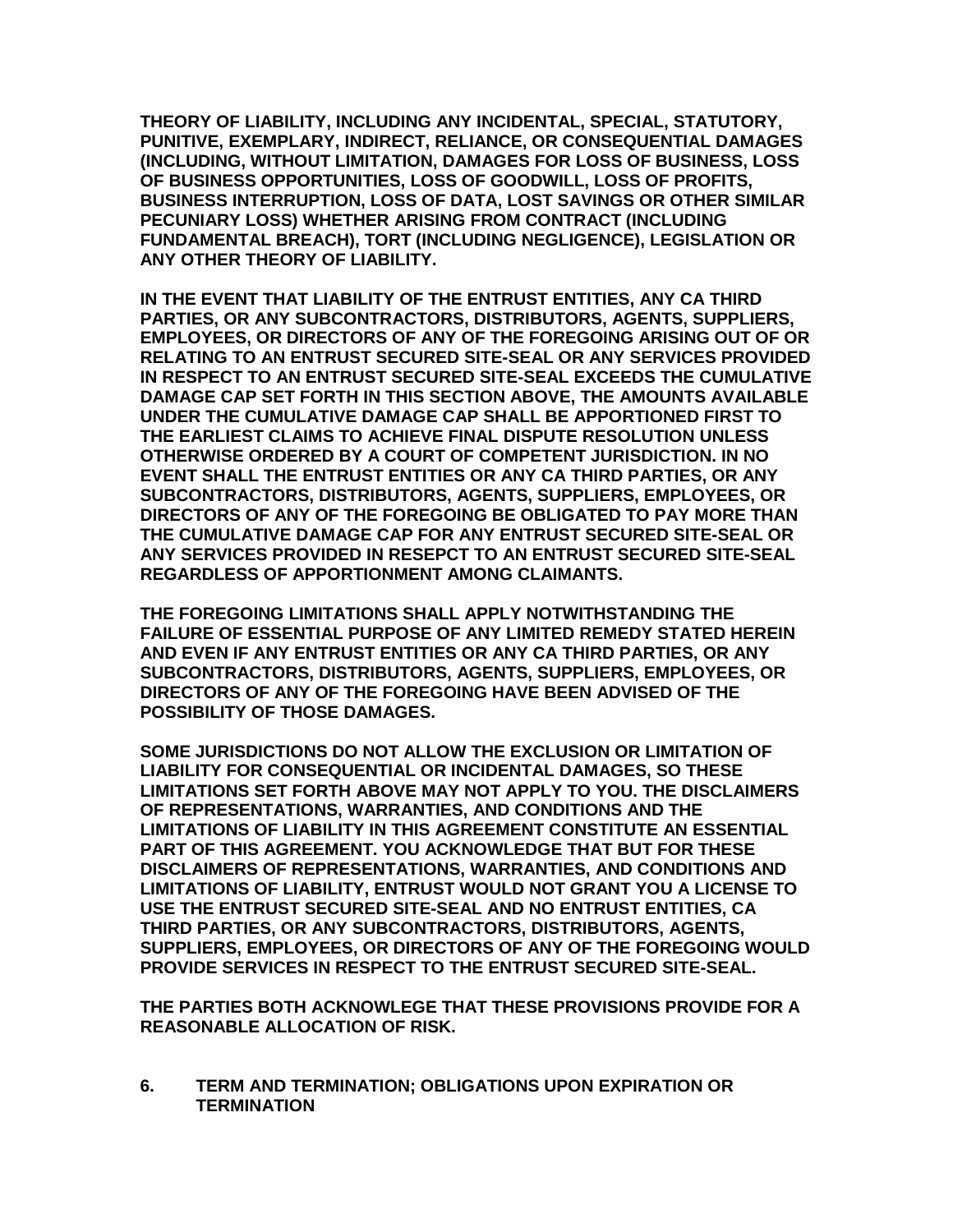(a) **Term and Termination**. This Agreement shall continue until the earliest of the following dates: (i) the date that You stop using the Entrust Secured Site-Seal; (ii) the date that You fail to use the Entrust Secured Site-Seal in accordance with this Agreement; (iii) the date that Your Subscription Agreement with Entrust.net Inc. (which incorporates the CPS) terminates or expires; and/or (iv) ten (10) days after either Party delivers written notice of its desire to terminate this agreement for convenience (which either Party may do) without any liability (subject to Section 6(c)).

(b) **Obligations Upon Expiration Or Termination**. Upon termination or expiry of this Agreement, the rights granted to You hereunder shall terminate completely. You shall cease all use of the Entrust Secured Site-Seal and remove it from the devices and/or software in which it has been installed.

(c) **Survival**. Sections 5, 6(b) and 6(c) shall survive termination or expiry of this Agreement. Notwithstanding the preceding sentence, termination or expiry of this Agreement shall not limit Entrust's right to pursue any legal remedies for any breach of this Agreement, including immediate court or judicial relief. For the avoidance of doubt, Entrust reserves the right to take action against any misuse or unfair, misleading, diluting, or infringing use of the Entrust Secured Site-Seal.

# 7. **GENERAL**

(a) This Agreement is not intended to and shall not create a relationship such as a partnership, franchise, joint venture, agency, or employment relationship. Neither Party may act in a manner which expresses or implies any relationship other than that of licensor and licensee, nor bind the other Party.

(b) Entrust may assign this Agreement or any of its rights or obligations hereunder in any manner. You may not assign or otherwise transfer this Agreement or any of its rights or obligations hereunder without Entrust's written consent. This Agreement shall be binding upon and inure to the benefit of the permitted successors and assigns of the Parties hereto.

(c) Without prejudice to any rights and remedies otherwise available to Entrust, You acknowledge and agree that damages would not be an adequate remedy in the event of an unauthorized use, reproduction or display of the Entrust Secured Site-Seal, and, therefore, that Entrust shall be entitled to relief by way of immediate injunctive or other equitable relief to restrain any such use, reproduction, distribution or disclosure, threatened or actual.

(d) All notices or other communications permitted or required under this Agreement from Entrust, except as set forth in the last sentence of this section below, must be in writing and must be delivered by personal delivery, or facsimile or e-mail transmission or by commercial express courier service postage prepaid, and shall be deemed given upon personal delivery, or five (5) days after deposit in the mail, or upon acknowledgment of receipt of facsimile or e-mail transmission. Notices shall be sent to the address You have given to any of the Entrust Entities or to such other address as either Party may change by notice as provided herein. All notices or other communications permitted or required under this Agreement from You, must be in writing and must be delivered by personal delivery or by commercial express courier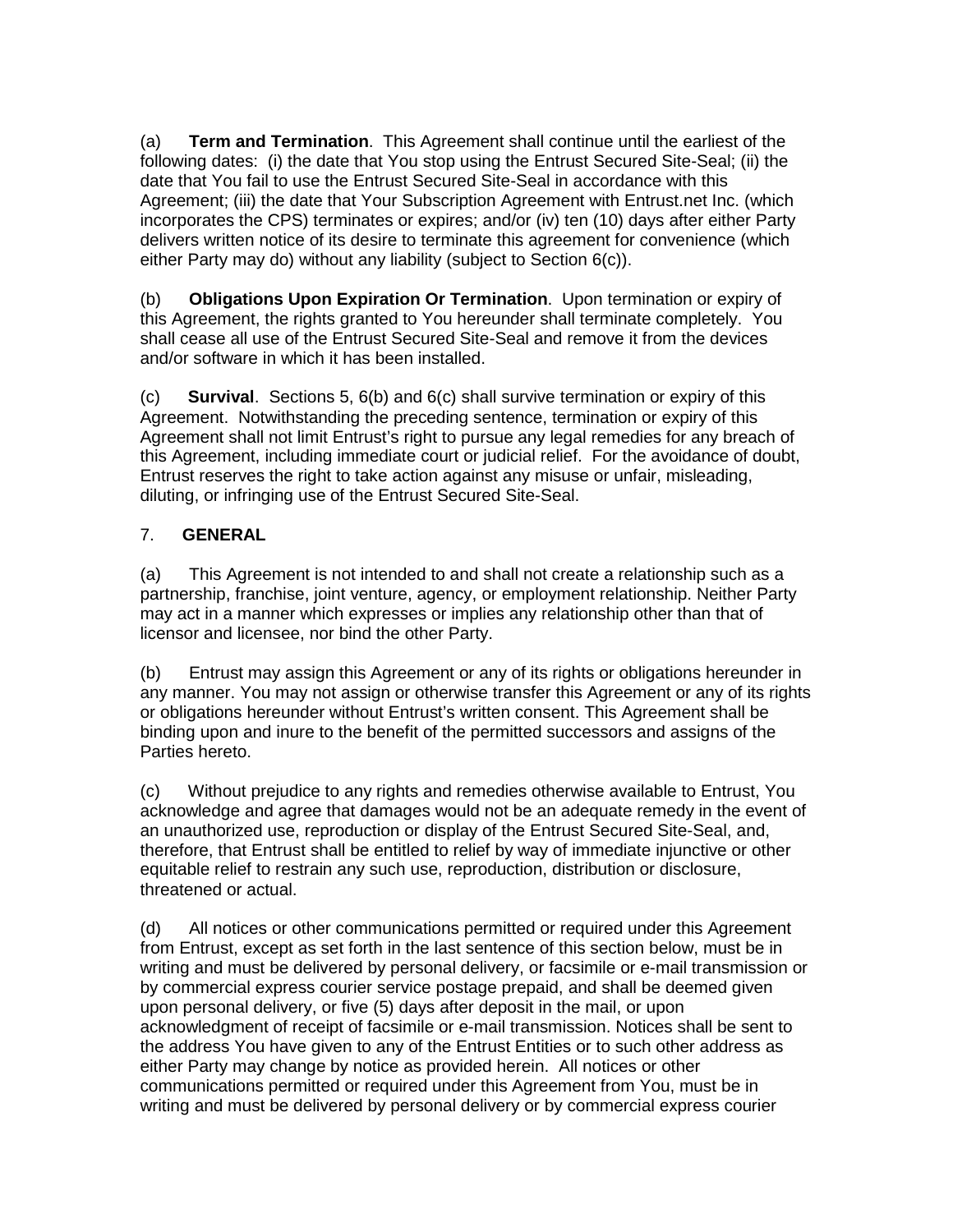service postage prepaid, and shall be deemed given upon personal delivery, or five (5) days after deposit in the mail, and upon acknowledgment of receipt by Entrust. Notices to Entrust shall be sent to the following address: ENTRUST INC., One Hanover Park, 16633 Dallas Parkway, Suite 800, Dallas, TX 75001,Attention: Chief Legal Officer; with a copy to: Entrust Technologies Limited, 1000 Innovation Drive, Ottawa, Ontario, Canada, K2K 3E7, Attention: Contracts department. Notice is hereby given regarding revisions related to the Entrust Secured Site-Seal Logo Usage Guidelines, including the Entrust Secured Site-Seal, by posting of such revisions at [http://www.entrust.net/about/practices.htm.](http://www.entrust.net/about/practices.htm)

(e) Any waiver of any term or provision of this Agreement, or any delay by any Party in the enforcement of any right hereunder, shall neither be construed as a continuing waiver, nor create an expectation of non-enforcement, of that or any other term, provision or right.

(f) The headings used herein are for convenience only and shall not be considered in the interpretation and construction of this Agreement.

(g) The English language shall control this Agreement in all respects, and any version of this Agreement in any other language shall be for accommodation only and shall not be binding on the Parties to this Agreement. All communications and notices made or given pursuant to this Agreement shall be in the English language.

(h) The Parties to this Agreement agree that they will make good faith efforts to settle any dispute, claim or controversy (a "**Dispute**") arising out of or related to this Agreement by discussion and negotiation between executive level officers and/or officials of each and to resolve such Dispute within thirty (30) days of written notice to a Party requesting such discussions, provided that nothing shall prevent either Party from availing itself of a judicial proceeding at any time earlier if that Party believes in good faith that injunctive relief is necessary to prevent irreparable, material harm.

(i) This Agreement shall be governed by and interpreted in accordance with the laws of the Province of Ontario, Canada including any federal laws applicable in such Province, but excluding its choice of law rules. The Parties hereby agree that any dispute regarding the interpretation or validity of, or otherwise arising out of this Agreement shall be subject to the exclusive jurisdiction of the courts of the Province of Ontario and the Federal Courts in Canada, and the Parties agree to submit to the personal and exclusive jurisdiction and venue of these courts. The Parties hereby expressly waive any right to a jury trial and agree that any proceeding hereunder shall be tried by a judge without a jury.

(j) If any action at law or in equity is necessary to enforce the terms of this Agreement, the prevailing Party shall be entitled to reasonable attorneys' fees, costs and expenses in addition to any other relief to which such prevailing Party may be entitled and which the court shall grant.

(k) The invalidity or unenforceability of any provision of this Agreement shall not affect the other provisions hereof, and the remainder of this Agreement shall continue in full force and effect.